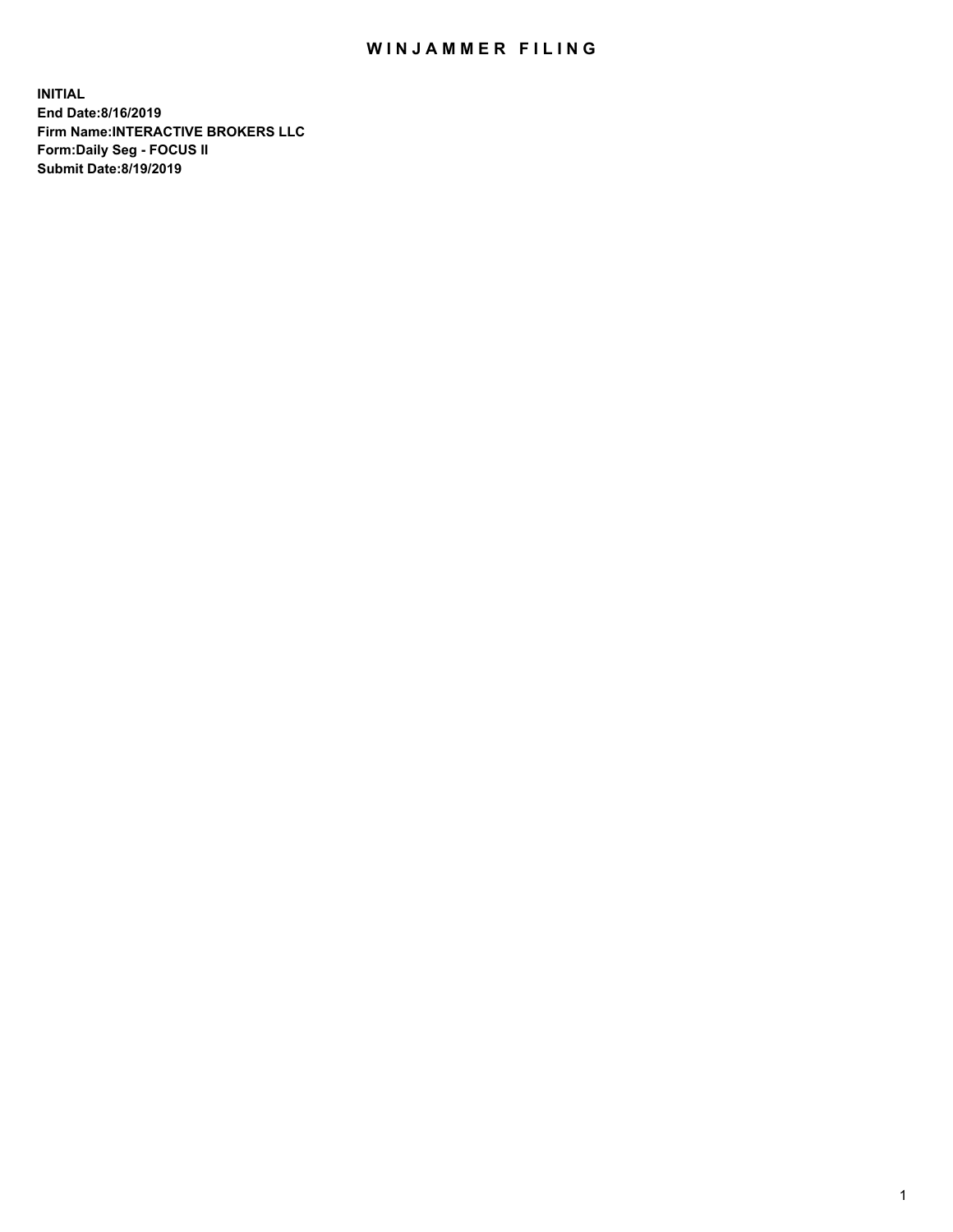**INITIAL End Date:8/16/2019 Firm Name:INTERACTIVE BROKERS LLC Form:Daily Seg - FOCUS II Submit Date:8/19/2019 Daily Segregation - Cover Page**

| Name of Company                                                                                                                                                                                                                                                                                                                | <b>INTERACTIVE BROKERS LLC</b>                                                                  |
|--------------------------------------------------------------------------------------------------------------------------------------------------------------------------------------------------------------------------------------------------------------------------------------------------------------------------------|-------------------------------------------------------------------------------------------------|
| <b>Contact Name</b>                                                                                                                                                                                                                                                                                                            | James Menicucci                                                                                 |
| <b>Contact Phone Number</b>                                                                                                                                                                                                                                                                                                    | 203-618-8085                                                                                    |
| <b>Contact Email Address</b>                                                                                                                                                                                                                                                                                                   | jmenicucci@interactivebrokers.c<br>om                                                           |
| FCM's Customer Segregated Funds Residual Interest Target (choose one):<br>a. Minimum dollar amount: ; or<br>b. Minimum percentage of customer segregated funds required:% ; or<br>c. Dollar amount range between: and; or<br>d. Percentage range of customer segregated funds required between:% and%.                         | $\overline{\mathbf{0}}$<br>$\overline{\mathbf{0}}$<br>155,000,000 245,000,000<br>0 <sub>0</sub> |
| FCM's Customer Secured Amount Funds Residual Interest Target (choose one):<br>a. Minimum dollar amount: ; or<br>b. Minimum percentage of customer secured funds required:% ; or<br>c. Dollar amount range between: and; or<br>d. Percentage range of customer secured funds required between:% and%.                           | $\overline{\mathbf{0}}$<br>0<br>80,000,000 120,000,000<br>0 <sub>0</sub>                        |
| FCM's Cleared Swaps Customer Collateral Residual Interest Target (choose one):<br>a. Minimum dollar amount: ; or<br>b. Minimum percentage of cleared swaps customer collateral required:% ; or<br>c. Dollar amount range between: and; or<br>d. Percentage range of cleared swaps customer collateral required between:% and%. | $\overline{\mathbf{0}}$<br><u>0</u><br>$\underline{0}$ $\underline{0}$<br>00                    |

Attach supporting documents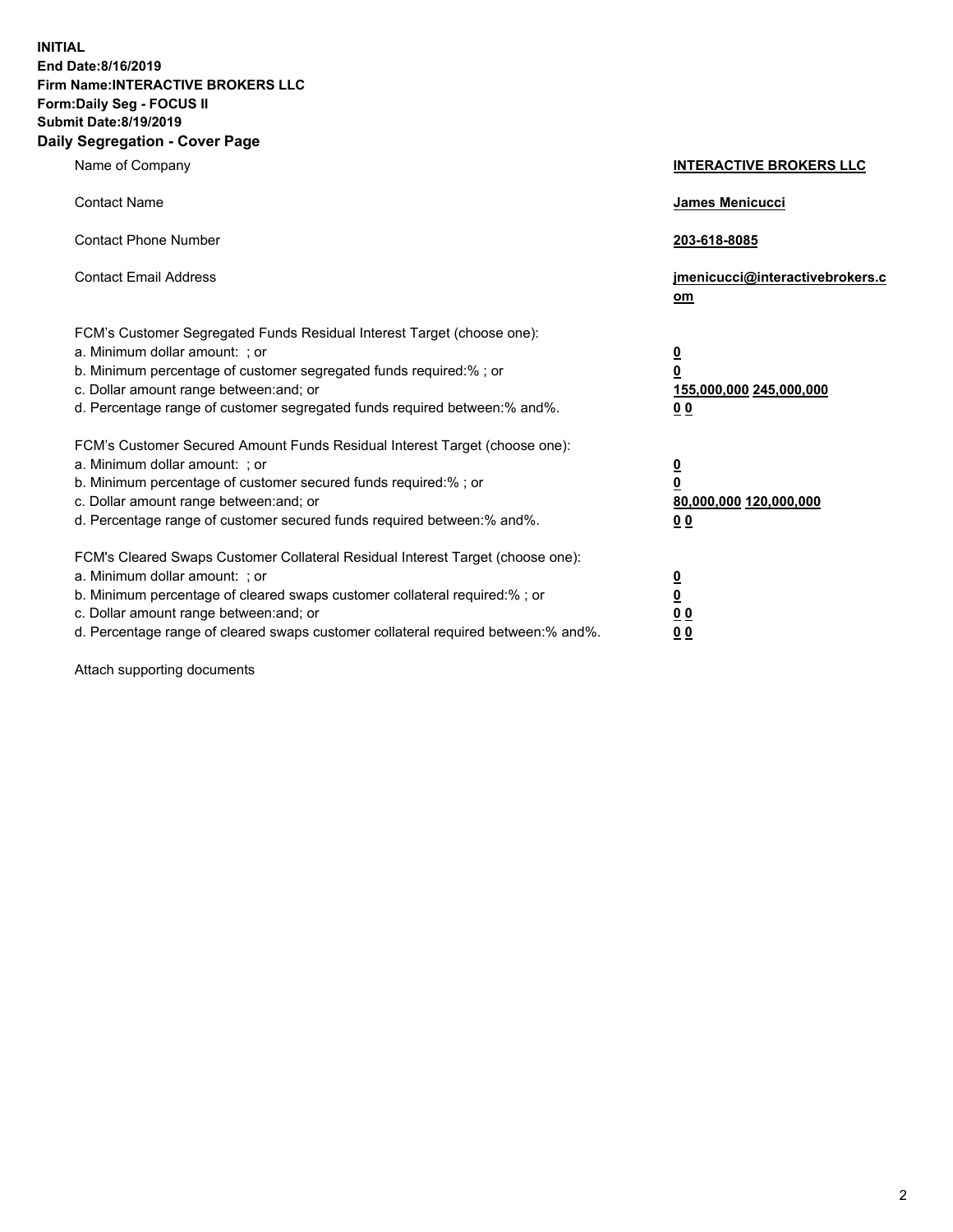## **INITIAL End Date:8/16/2019 Firm Name:INTERACTIVE BROKERS LLC Form:Daily Seg - FOCUS II Submit Date:8/19/2019 Daily Segregation - Secured Amounts**

|                | Dany Segregation - Secured Announts                                                                                             |                                                   |
|----------------|---------------------------------------------------------------------------------------------------------------------------------|---------------------------------------------------|
|                | Foreign Futures and Foreign Options Secured Amounts                                                                             |                                                   |
|                | Amount required to be set aside pursuant to law, rule or regulation of a foreign                                                | $0$ [7305]                                        |
|                | government or a rule of a self-regulatory organization authorized thereunder                                                    |                                                   |
| $\mathbf{1}$ . | Net ledger balance - Foreign Futures and Foreign Option Trading - All Customers                                                 |                                                   |
|                | A. Cash                                                                                                                         | 476,616,701 [7315]                                |
|                | B. Securities (at market)                                                                                                       | $0$ [7317]                                        |
| 2.             | Net unrealized profit (loss) in open futures contracts traded on a foreign board of trade                                       | 16,924,849 [7325]                                 |
| 3.             | Exchange traded options                                                                                                         |                                                   |
|                | a. Market value of open option contracts purchased on a foreign board of trade                                                  | 102,564 [7335]                                    |
|                | b. Market value of open contracts granted (sold) on a foreign board of trade                                                    | -49,246 [7337]                                    |
| 4.             | Net equity (deficit) (add lines 1. 2. and 3.)                                                                                   | 493,594,868 [7345]                                |
| 5.             | Account liquidating to a deficit and account with a debit balances - gross amount                                               | 20,554 [7351]                                     |
|                | Less: amount offset by customer owned securities                                                                                | 0 [7352] 20,554 [7354]                            |
| 6.             | Amount required to be set aside as the secured amount - Net Liquidating Equity                                                  | 493,615,422 [7355]                                |
|                | Method (add lines 4 and 5)                                                                                                      |                                                   |
| 7.             | Greater of amount required to be set aside pursuant to foreign jurisdiction (above) or line                                     | 493,615,422 [7360]                                |
|                | 6.                                                                                                                              |                                                   |
|                | FUNDS DEPOSITED IN SEPARATE REGULATION 30.7 ACCOUNTS                                                                            |                                                   |
| 1.             | Cash in banks                                                                                                                   |                                                   |
|                | A. Banks located in the United States                                                                                           | 71,169,555 [7500]                                 |
| 2.             | B. Other banks qualified under Regulation 30.7                                                                                  | 0 [7520] 71,169,555 [7530]                        |
|                | <b>Securities</b>                                                                                                               |                                                   |
|                | A. In safekeeping with banks located in the United States<br>B. In safekeeping with other banks qualified under Regulation 30.7 | 462,137,038 [7540]<br>0 [7560] 462,137,038 [7570] |
| 3.             | Equities with registered futures commission merchants                                                                           |                                                   |
|                | A. Cash                                                                                                                         | $0$ [7580]                                        |
|                | <b>B.</b> Securities                                                                                                            | $0$ [7590]                                        |
|                | C. Unrealized gain (loss) on open futures contracts                                                                             | $0$ [7600]                                        |
|                | D. Value of long option contracts                                                                                               | $0$ [7610]                                        |
|                | E. Value of short option contracts                                                                                              | 0 [7615] 0 [7620]                                 |
| 4.             | Amounts held by clearing organizations of foreign boards of trade                                                               |                                                   |
|                | A. Cash                                                                                                                         | $0$ [7640]                                        |
|                | <b>B.</b> Securities                                                                                                            | $0$ [7650]                                        |
|                | C. Amount due to (from) clearing organization - daily variation                                                                 | $0$ [7660]                                        |
|                | D. Value of long option contracts                                                                                               | $0$ [7670]                                        |
|                | E. Value of short option contracts                                                                                              | 0 [7675] 0 [7680]                                 |
| 5.             | Amounts held by members of foreign boards of trade                                                                              |                                                   |
|                | A. Cash                                                                                                                         | 69,318,093 [7700]                                 |
|                | <b>B.</b> Securities                                                                                                            | $0$ [7710]                                        |
|                | C. Unrealized gain (loss) on open futures contracts                                                                             | 21,751,018 [7720]                                 |
|                | D. Value of long option contracts                                                                                               | 102,564 [7730]                                    |
|                | E. Value of short option contracts                                                                                              | <u>-49,246</u> [7735] <u>91,122,429</u> [7740]    |
| 6.             | Amounts with other depositories designated by a foreign board of trade                                                          | 0 [7760]                                          |
| 7.             | Segregated funds on hand                                                                                                        | $0$ [7765]                                        |
| 8.             | Total funds in separate section 30.7 accounts                                                                                   | 624,429,022 [7770]                                |
| 9.             | Excess (deficiency) Set Aside for Secured Amount (subtract line 7 Secured Statement<br>Page 1 from Line 8)                      | 130,813,600 [7380]                                |
| 10.            | Management Target Amount for Excess funds in separate section 30.7 accounts                                                     | 80,000,000 [7780]                                 |
| 11.            | Excess (deficiency) funds in separate 30.7 accounts over (under) Management Target                                              | 50,813,600 [7785]                                 |
|                |                                                                                                                                 |                                                   |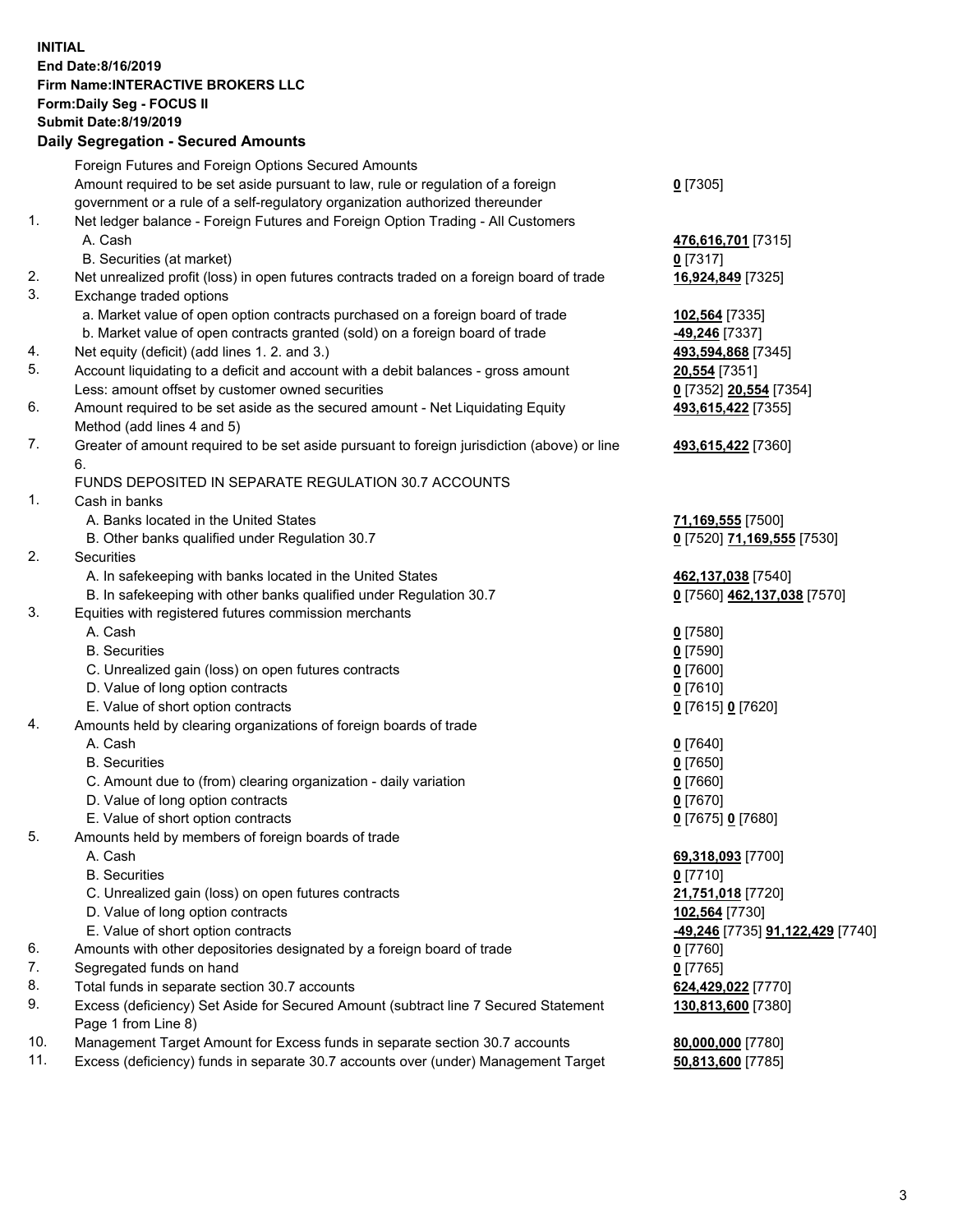**INITIAL End Date:8/16/2019 Firm Name:INTERACTIVE BROKERS LLC Form:Daily Seg - FOCUS II Submit Date:8/19/2019 Daily Segregation - Segregation Statement** SEGREGATION REQUIREMENTS(Section 4d(2) of the CEAct) 1. Net ledger balance A. Cash **4,203,979,750** [7010] B. Securities (at market) **0** [7020] 2. Net unrealized profit (loss) in open futures contracts traded on a contract market **-89,491,996** [7030] 3. Exchange traded options A. Add market value of open option contracts purchased on a contract market **277,827,020** [7032] B. Deduct market value of open option contracts granted (sold) on a contract market **-287,354,750** [7033] 4. Net equity (deficit) (add lines 1, 2 and 3) **4,104,960,024** [7040] 5. Accounts liquidating to a deficit and accounts with debit balances - gross amount **1,209,193** [7045] Less: amount offset by customer securities **0** [7047] **1,209,193** [7050] 6. Amount required to be segregated (add lines 4 and 5) **4,106,169,217** [7060] FUNDS IN SEGREGATED ACCOUNTS 7. Deposited in segregated funds bank accounts A. Cash **1,007,078,014** [7070] B. Securities representing investments of customers' funds (at market) **1,934,764,035** [7080] C. Securities held for particular customers or option customers in lieu of cash (at market) **0** [7090] 8. Margins on deposit with derivatives clearing organizations of contract markets A. Cash **5,102,006** [7100] B. Securities representing investments of customers' funds (at market) **1,391,155,625** [7110] C. Securities held for particular customers or option customers in lieu of cash (at market) **0** [7120] 9. Net settlement from (to) derivatives clearing organizations of contract markets **2,658,568** [7130] 10. Exchange traded options A. Value of open long option contracts **277,785,738** [7132] B. Value of open short option contracts **-287,369,039** [7133] 11. Net equities with other FCMs A. Net liquidating equity **0** [7140] B. Securities representing investments of customers' funds (at market) **0** [7160] C. Securities held for particular customers or option customers in lieu of cash (at market) **0** [7170] 12. Segregated funds on hand **0** [7150] 13. Total amount in segregation (add lines 7 through 12) **4,331,174,947** [7180] 14. Excess (deficiency) funds in segregation (subtract line 6 from line 13) **225,005,730** [7190] 15. Management Target Amount for Excess funds in segregation **155,000,000** [7194]

16. Excess (deficiency) funds in segregation over (under) Management Target Amount Excess

**70,005,730** [7198]